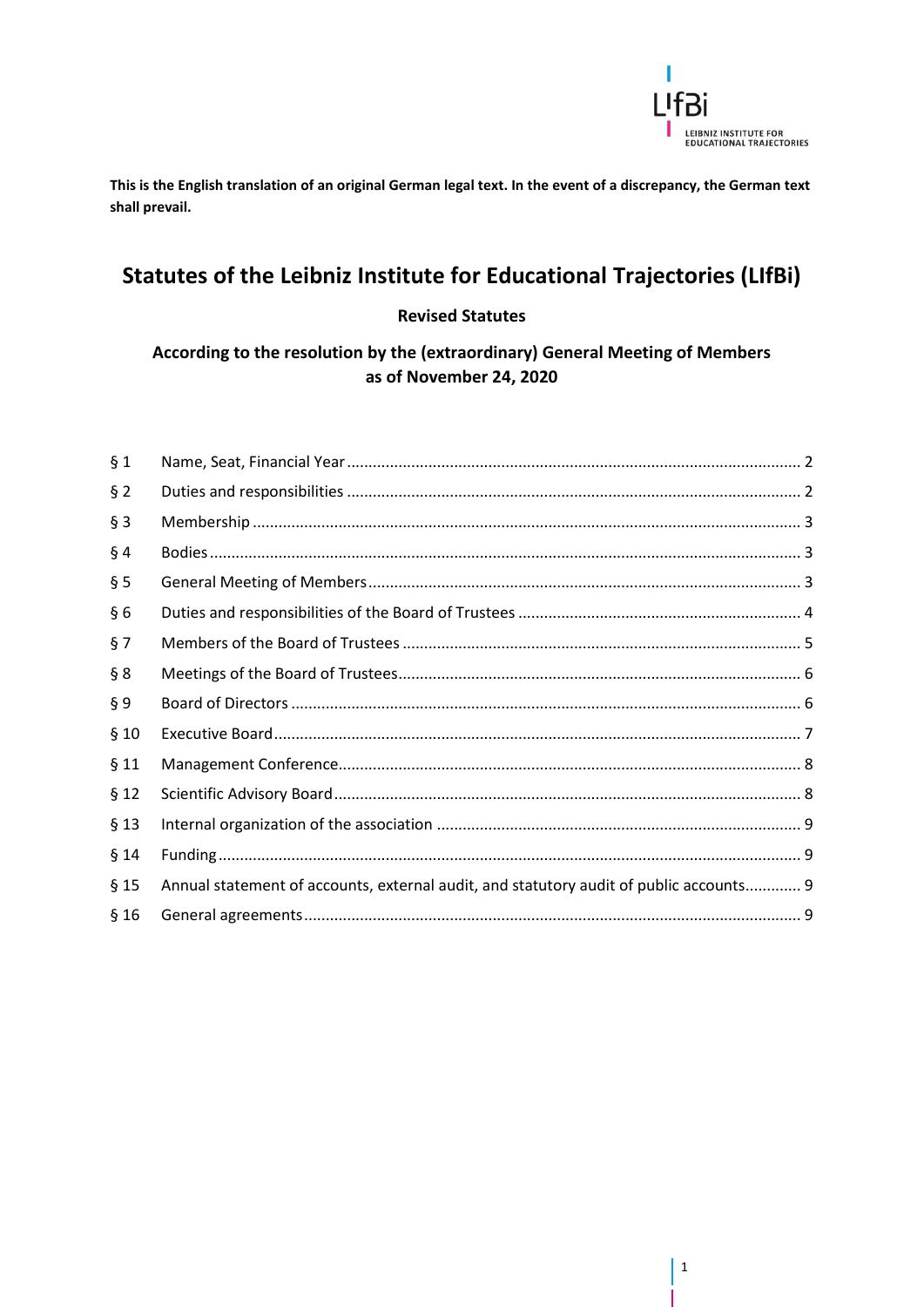#### <span id="page-1-0"></span>**§ 1 Name, Seat, Financial Year**

- (1) The name of the association is "Leibniz-Institut für Bildungsverläufe e. V." (LlfBi).
- (2) The association is based in Bamberg, which is also its place of entry in the competent local register of associations.
- (3) The accounting year is the calendar year.

#### <span id="page-1-1"></span>**§ 2 Duties and responsibilities**

- (1) It is the aim of the association to promote and carry out longitudinal studies in educational research. The association develops and provides fundamental, supraregionally and internationally significant scientific, research-based infrastructure for educational research—especially by overseeing and implementing the National Educational Panel Study (Nationales Bildungspanel, NEPS). It is the association's responsibility to develop and improve research-based analytical approaches and scientific instruments in educational research, to make available to the scientific community high-quality data on education processes and competence development from early childhood to late adulthood, and to make an active contribution to research and knowledge transfer in this field. The association, which is scientifically independent, closely cooperates with a research network consisting of universities, research institutes, and other partners, and is open to further collaborations.
- (2) The aim agreed in these statutes is fulfilled, for example, by conceptualizing, implementing, and overseeing research in relation to NEPS and other longitudinal studies in educational research. This encompasses, for example, the development of instruments and the collection of longitudinal data on competence development, educational processes and decisions, and returns from education in formal, nonformal, and informal contexts across the entire life span, as well as editing, documentation, dissemination, and long-term archiving of those collected data.
- (3) The association exclusively and directly pursues public-benefit purposes, in particular, scientific purposes as defined in the section "Tax-privileged purposes" by the Fiscal Code of Germany. The association is dedicated to altruistic activity; it shall not primarily pursue its own economic interests.
- (4) The association's funds shall only be used for the purposes laid down in its statutes. The members of the association shall not receive any benefits from the association's funds, in particular, no share in profits, and, in their capacity as members, they shall not receive any other funds from the association. In the event of their resignation from the association, they have no entitlement to a share in the assets of the association.
- (5) No person shall benefit from expenditures which are alien to the purpose of the association or from unreasonably high remuneration.
- (6) The association promotes gender equality and diversity.
- (7) The association is bound by the guidelines for safeguarding good scientific practice.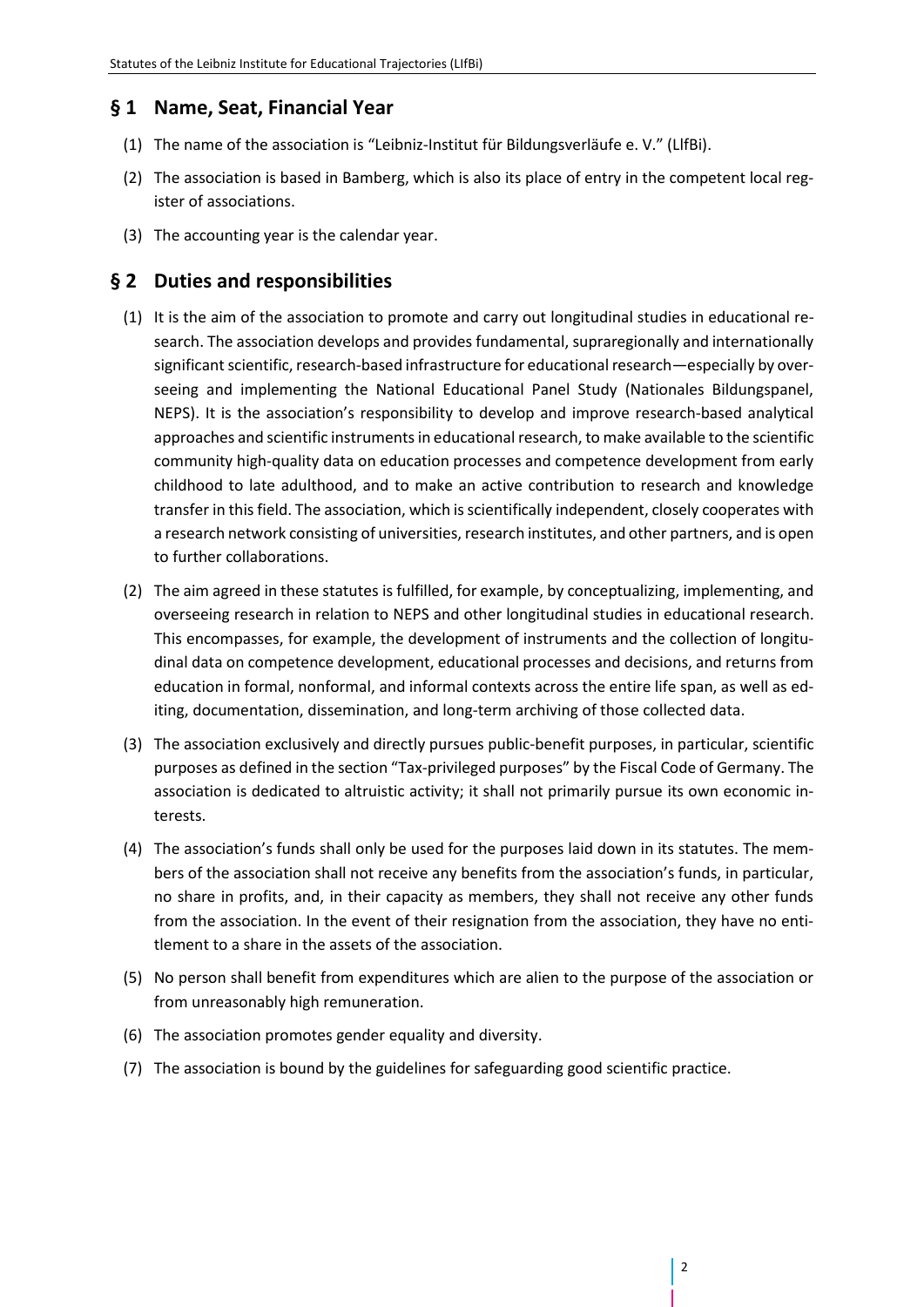# <span id="page-2-0"></span>**§ 3 Membership**

- (1) All universities or research institutes, as well as any institutions actively dealing with questions of education, are eligible for membership. Membership applications must be submitted in writing.
- (2) The Board of Trustees shall decide on the admission of new members.
- (3) To resign from the association, a three-months' notice addressed to the Director must be given in writing prior to the end of the calendar year.

## <span id="page-2-1"></span>**§ 4 Bodies**

Bodies of the association are

- a) the General Meeting of Members,
- b) the Board of Trustees,
- c) the Board of Directors,
- d) the Executive Board,
- e) the Management Conference, and
- f) the Scientific Advisory Board.

#### <span id="page-2-2"></span>**§ 5 General Meeting of Members**

- (1) Members are represented by agents of their organization or by authorized agents acting on their behalf.
- (2) The General Meeting of Members decides upon
	- a) changes to the statutes and
	- b) the dissolution of the association.
- (3) The Director shall summon the General Meeting of Members
	- a) if the association's interest requires him or her to do so, yet at least
	- b) every 4 years, or
	- c) if at least one third of the members request this in writing for one of the purposes laid down in subsection (2), or if the Board of Trustees initiates a change in the statutes in accordance with § 6 subsection 1 I).

He or she shall chair the meetings without holding voting rights. The Chairperson of the Board of Trustees and the Vice Chairperson as well as the Deputy Director and the Director of Administration shall attend the General Meeting of Members as guests without voting rights.

(4) Invitations to the General Meeting of Members giving details of the agenda shall be issued at least one month in advance. Meeting documents, including resolution proposals, shall be enclosed in the written invitation. Resolutions can only be passed in relation to items explicitly listed on the agenda. The Director may invite additional guests and a minute taker to the General Meeting of Members.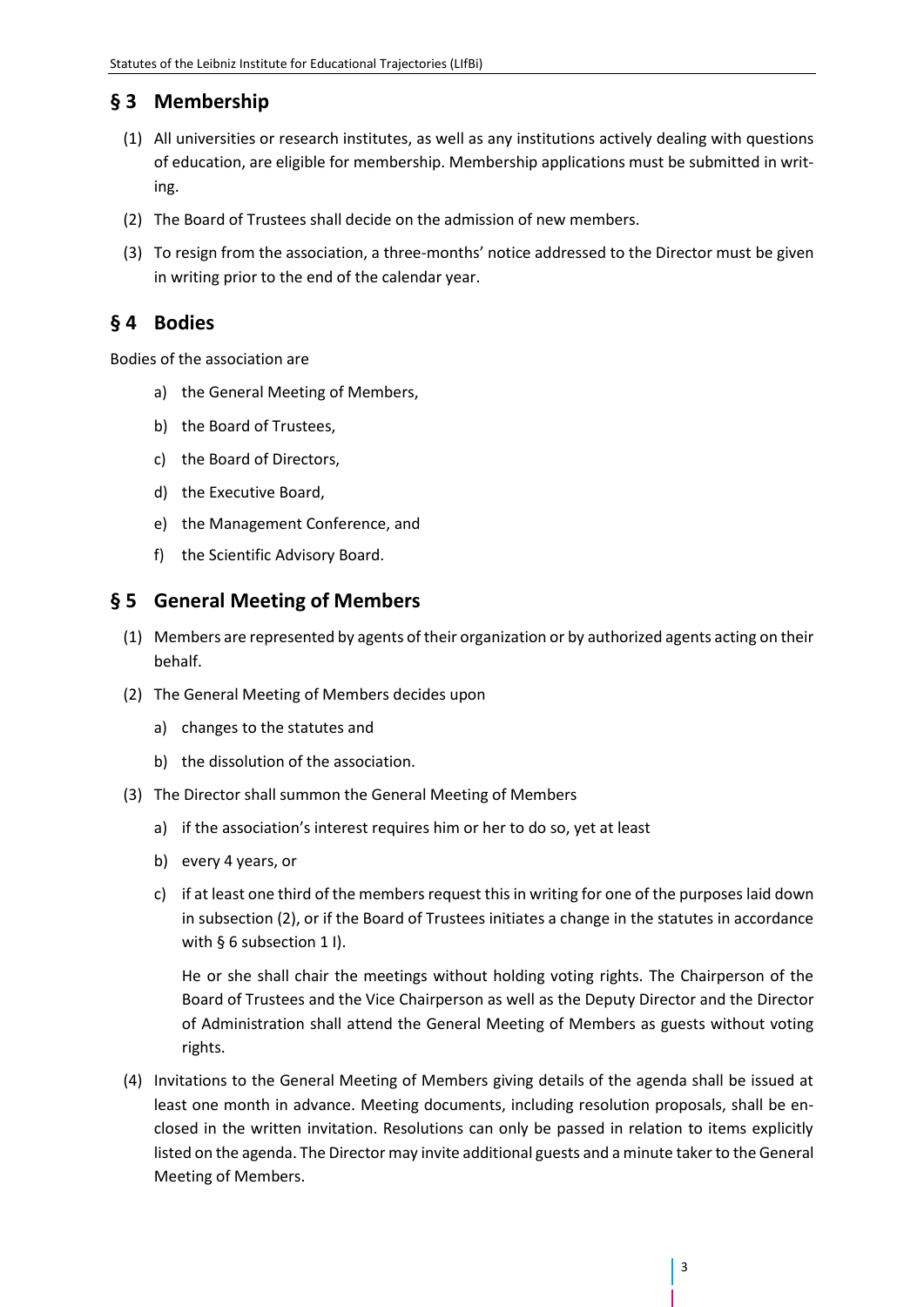- (5) Decisions require the consent of a three-quarters majority of votes cast and the consent of the Board of Trustees. Abstentions from voting are not counted.
- (6) The General Meeting of Members has a quorum when the majority of members with voting rights are present or represented by agents according to subsection (7). The presence of individual members via video conference or telephone is equivalent to personal attendance. Participation via video conference or telephone shall only take place in exceptional cases and with the consent of the Chair of the General Meeting of Members.
- (7) Another member can be authorized in writing to exercise an absent member's vote; one member can exercise only one transferred vote. Delegation of voting rights shall be considered during roll call and the confirmation of voting rights.
- (8) In accordance with subsection (2) no. a) resolutions may be passed by circulation as long as no member opposes the circulation procedure. Resolutions passed outside of members' meetings are to be recorded in writing and shall immediately be distributed to members for their documentation.
- (9) The minutes of resolutions along with a summary of basic proceedings of the General Meeting of Members shall be recorded and signed by the Director and the minute taker.

#### <span id="page-3-0"></span>**§ 6 Duties and responsibilities of the Board of Trustees**

- (1) The Board of Trustees advises and monitors the Board of Directors. It is also responsible for fulfilling its duties as agreed in these statutes, especially the following:
	- a) Approving the proposed budget plan for the program (program budget),
	- b) Seconding the Director's long-term program plan (5-year planning horizon),
	- c) Appointing and dismissing the Director and other members of the Board of Directors,
	- d) Seconding the conclusion, changes in, and termination of the Director's terms of employment and, if necessary, of professors engaged by way of appointment procedure in consultation with the University of Bamberg or another University,
	- e) Exonerating the Board of Directors,
	- f) Assessing the annual statement of accounts,
	- g) Accepting of and consulting on reports issued by the Board of Directors and by the Scientific Advisory Board,
	- h) Appointing the financial auditor or auditing company,
	- i) Appointing and dismissing members of the Scientific Advisory Board,
	- j) Accepting new members of the association,
	- k) Excluding members of the association,
	- l) Holding the right to initiate changes to the statutes,
	- m) Establishing and closing of departments upon proposal by the Director.
- (2) The Board of Trustees may set up committees among members of its own body and may assign them their duties and competences. The Chairperson of the committee shall regularly inform the Board of Trustees on the work of the committee.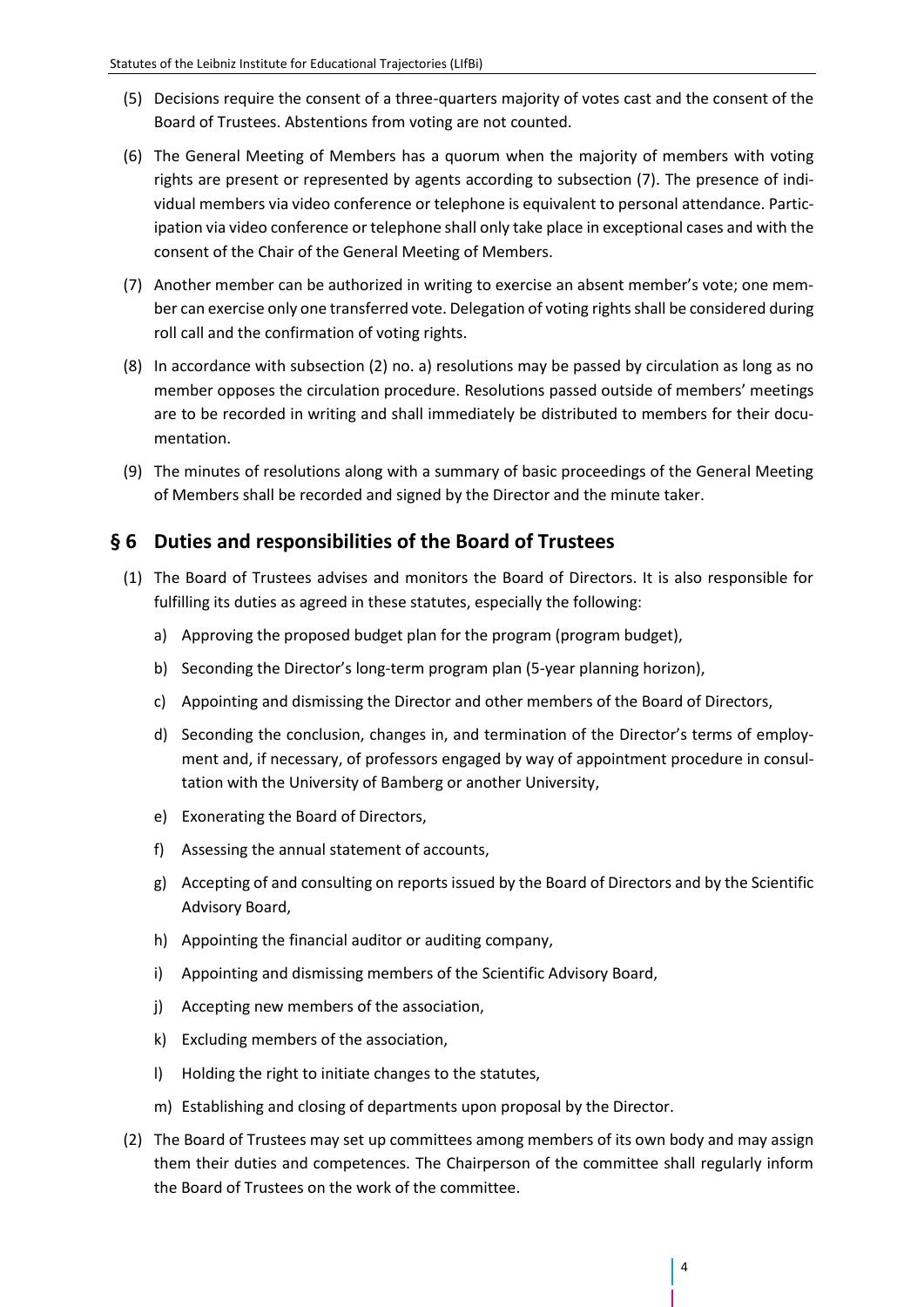## <span id="page-4-0"></span>**§ 7 Members of the Board of Trustees**

- (1) The following are members with voting rights on the Board of Trustees:
	- a) A member sent by the competent Federal Ministry of Education and Research,
	- b) A member sent by the competent Bavarian State Ministry of Science and the Arts,
	- c) A representative of the University of Bamberg,
	- d) Four personalities who, due to their own experience in science and research, are able to support the purpose of the association. They shall represent the intended purpose of the association as defined in § 2 of these statutes. Among them shall be two scientists who are full-time employees of an institution situated outside of Germany, if possible. Following the proposal by the Director, they will be appointed by the other members of the Board of Trustees by mutual consent for a period of 3 years in general. Reappointment is admissible. It is intended to replace members on a rolling basis. Their term begins in the first meeting of the Board of Trustees after their appointment.

The members of the Board of Trustees with voting rights sent by the Federal Ministry of Education and Research and by the Bavarian State Ministry of Science and the Arts may be represented by a member of their administration.

- (2) Concurrent membership with voting rights on the Board of Trustees and on the Scientific Advisory Board is not permitted.
- (3) The following are members of the Board of Trustees with advisory status:
	- e) The members of the Board of Directors,
	- f) The Chairperson of the Scientific Advisory Board,
	- g) Two representatives of the German Federal States appointed by the Standing Conference of the Ministers of Education and Cultural Affairs of the Länder in the Federal Republic of Germany,
	- h) One member of the network elected by the annual meeting of the National Educational Panel Study,
	- i) One elected staff representative.
	- j) At the request of a member of the Board of Trustees, members with advisory status may be excluded from deliberations on matters directly affecting them.

By request of a member of the Board of Trustees, the members with advisory status can be excluded from consultations about subjects that concern them directly.

- (4) The Board of Trustees shall elect a Chairperson from among its members according to subsection (1) no. d) for a period of 3 years. Reelection is admissible.
- (5) The Board of Trustees shall elect a Vice Chairperson among its members according to subsection (1) nos. a) and b) for a period of 3 years.
- (6) The Chair of the Board of Trustees shall represent the association in concluding, changing, or terminating the terms of contract with the Director and in the event of asserting claims against the incumbent or former Director. In this sense, he or she is a special representative as defined by § 30 of the German Civil Code (BGB).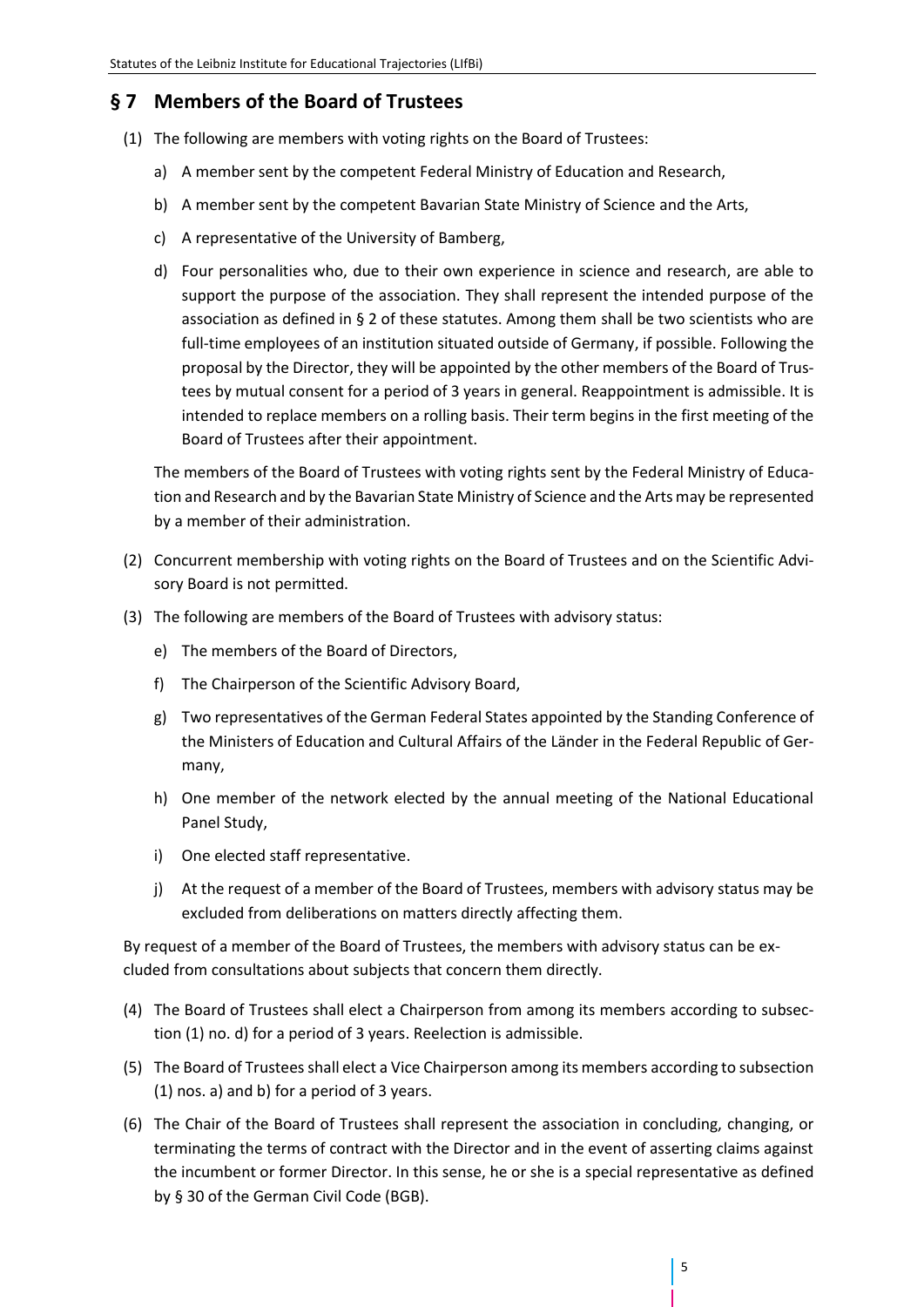### <span id="page-5-0"></span>**§ 8 Meetings of the Board of Trustees**

- (1) The Chair summons the Board of Trustees at least once a year and presides over the meetings. An extraordinary meeting shall be called when at least one third of the members of the Board of Trustees request this in writing stating their purpose and reason.
- (2) Invitations to the meetings of the Board of Trustees giving details of the agenda shall be issued at least one month in advance. Meeting documents, including resolution proposals, shall be enclosed in the written invitation. Resolutions can only be passed in relation to items explicitly listed on the agenda.
- (3) The Board of Trustees shall pass resolutions with a majority of votes cast. Abstentions are not counted.
- (4) The Board of Trustees has a quorum when all members have been properly invited, when the majority of members are present or represented as in subsection (7); among them must be the Chairperson or their representative. The presence of individual members via video conference or telephone is equivalent to personal attendance. Participation via video conference or telephone shall only take place in exceptional cases and with the consent of the Chair of the Board of Trustees.
- (5) Resolutions by the Board of Trustees that are of research-political significance and entail considerable financial ramifications, especially in the event of  $\S 6$  subsection (1) nos. a) through to f), cannot be passed against the votes of the Board of Trustees' members according to § 7 subsection (1) nos. a) and b).
- (6) In the event of the absence of a quorum, another meeting of the Board of Trustees with the same agenda has to be convened within 4 weeks. In this meeting, the Board shall have a quorum regardless of the number of members present; this must be referred to in the notice convening the meeting.
- (7) Another member can be authorized in writing to exercise an absent member's vote; one member can exercise only one transferred vote. Delegation of voting rights shall be considered during roll call and the confirmation of voting rights.
- (8) The minutes of resolutions along with a summary of basic proceedings of the meeting of the Board of Trustees shall be recorded and signed by the Chair and the minute taker appointed by him or her.
- (9) Resolutions can be passed by circulation as long as no member opposes the circulation procedure. Resolutions passed outside of members' meetings are to be recorded in writing and shall immediately be distributed to Board members for their documentation.

## <span id="page-5-1"></span>**§ 9 Board of Directors**

- (1) The Director, the Deputy Director, and the Director of Administration are members of the Board of Directors.
- (2) The Director, who is responsible for the management of the institute as a whole, shall be appointed by the Board of Trustees—in general for a period of 5 years. The appointment is made in consideration of the statement by the Scientific Advisory Board after a joint appointment procedure (W3 professorship) with the University of Bamberg. Reappointment is admissible. Each appointment requires a resolution by the Board of Trustees, which shall be passed no later than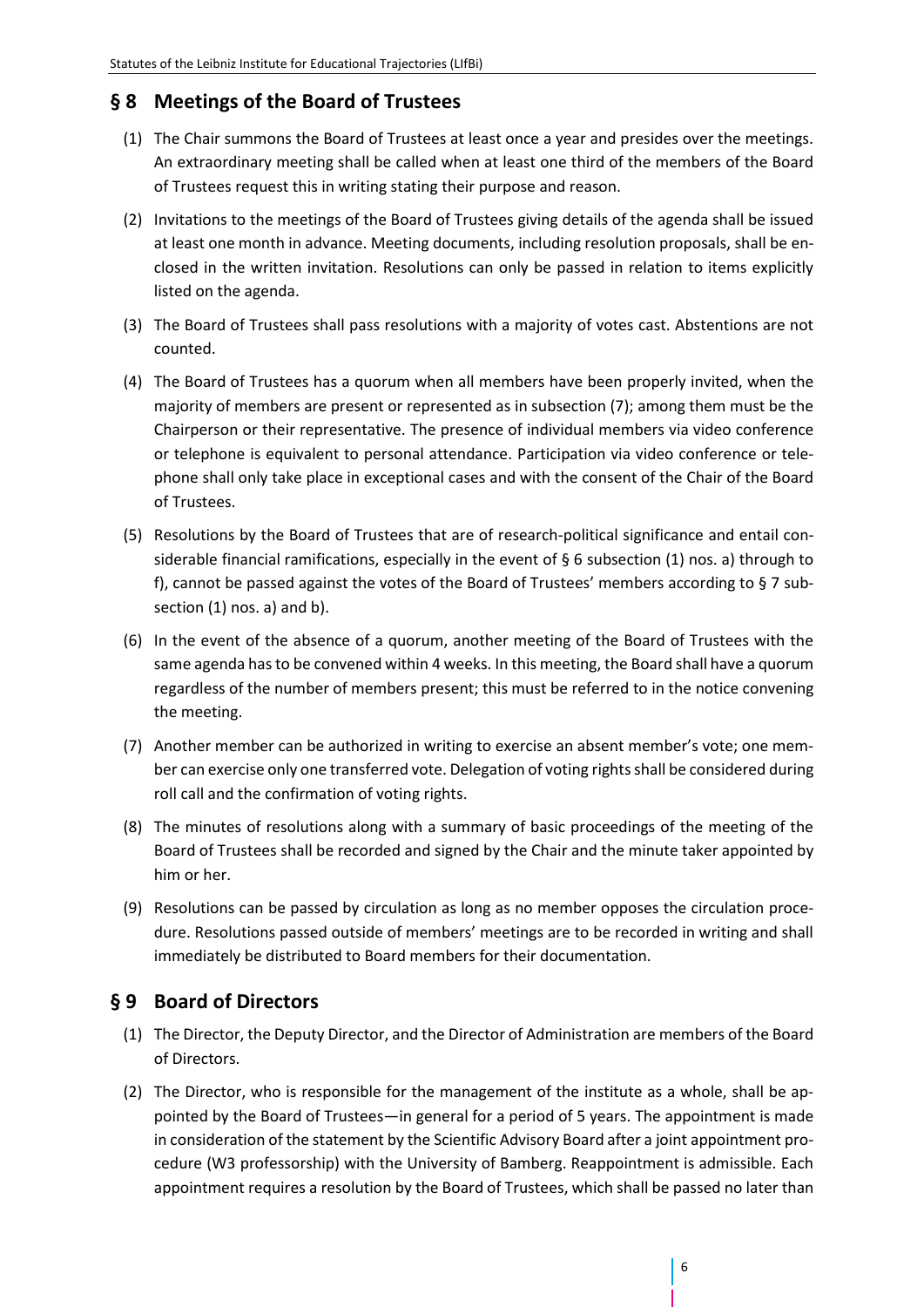one year prior to the end of term. In compliance with  $\S$  6 subsection (1) no. d), the Board of Trustees, in particular, defines the terms of contract. The appointment is only revocable for a compelling reason.

- (3) The Director is responsible for all duties as long as they have not been assigned to other bodies, especially the following:
	- a) Developing the long-term program planning (service and research program, 5-year planning horizon),
	- b) General responsibility for research and service performance as well as scientific orientation including quality assurance,
	- c) Preparation and enforcement of resolutions made by the General Meeting of Members and the Board of Trustees.
- (4) The Director of Administration is appointed for a period of 5 years in general. Each appointment may only be revoked for a compelling reason. The Director of Administration regularly reports to the Director.
- (5) The Director of Administration independently runs the daily business in the field of administration according to his or her joint responsibility as a member on the Board of Directors. He or she is in charge of the budget, including budget planning and personnel management.
- (6) The Deputy Director shall be appointed by the Board of Trustees, following the proposal by the Director, from among the heads of the scientific or infrastructure departments for a maximum period of five years. Reappointment is possible.
- (7) Resolutions by the Board of Directors, which can be made by convention or by written circulation, shall be passed by mutual consent if possible; the majority of votes cast decide.

Resolutions concerning scientific issues cannot be passed against the Director's vote; resolutions concerning administrative issues cannot be passed against the Director of Administration's vote.

- (8) The Board of Directors is obliged to regularly inform the Board of Trustees. It reports to the Board of Trustees, the Scientific Advisory Board, and the General Meeting of Members about its activities related to each field. It presents the long-term program planning as well as the program budget to the Board of Trustees. All relevant documents have to be distributed to members in a timely manner so that they are able to prepare the meetings appropriately.
- (9) The Director is obliged to immediately inform the Chair of the Board of Trustees about any special occasions.
- (10) The Deputy Director represents the Director, including his authorizations, when he or she is unable to carry out his or her duties or when his or her position has not been filled.
- (11) Responsibilities, representation of other members of the Board of Directors as well as further rules, in particular, regarding invitations, quorum, etc., are detailed in the rules and regulations of the Board of Directors.

#### <span id="page-6-0"></span>**§ 10 Executive Board**

(1) The Executive Board as defined in § 26 of the German Civil Code (BGB) is the Director and the Director of Administration.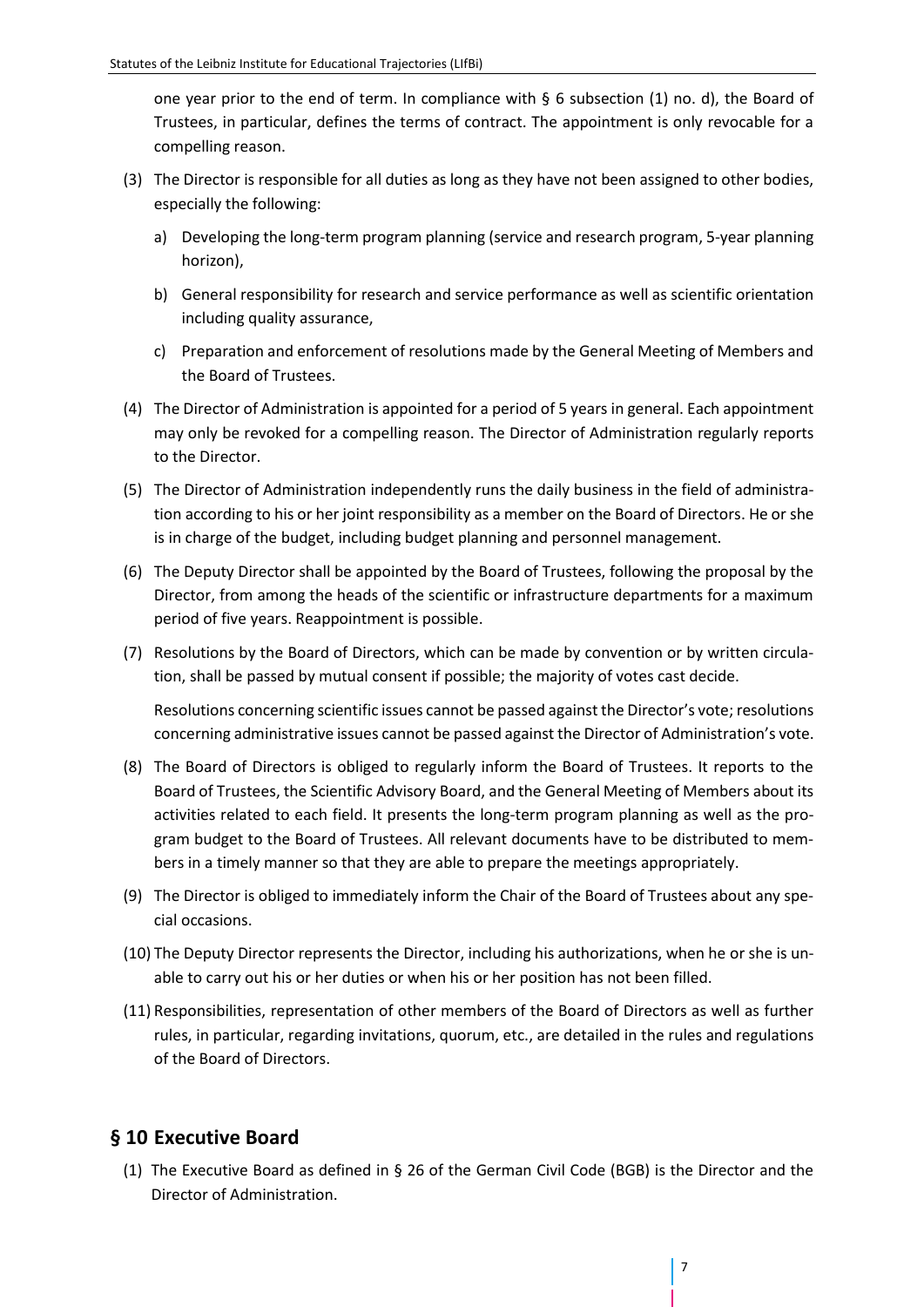- (2) The Executive Board are obliged to represent the association in court and out of court in compliance with the purpose stated in § 2. With the exception of § 7 subsection 6, the scope of the power of agency is not limited by these statutes towards third parties. Each member of the Board is responsible for the outside representation of the association alone. Regarding internal relationships, limitation of the respective power of agency shall correspond to the following assignment of tasks.
- (3) The Director shall establish the guidelines for the work of the Executive Board and determine the allocation of responsibilities within the Board, subject to the rights and duties of the Director of Administration according to § 9 subsection 5.

## <span id="page-7-0"></span>**§ 11 Management Conference**

- (1) The Management Conference supports the Board of Directors in planning the research and infrastructure operations of the institute, in carrying out ongoing tasks and in coordination. Members of the Management Committee are the heads of the scientific and infrastructural departments of the institute and the Board of Directors.
- (2) In the Management Conference, the members report on their work at the institute, in the departments, and in the projects.
- (3) The Director chairs the meetings of the Management Conference. He or she regularly extends invitations to a Management Conference, usually once a month.
- (4) The results of the Management Conference are taken into account by the Board of Directors in their work and decision-making.

## <span id="page-7-1"></span>**§ 12 Scientific Advisory Board**

- (1) The Scientific Advisory Board advises the Board of Trustees on the fulfilment of its duties and responsibilities as recommended by the Senate of the Leibniz Association. In particular, it carries out the following tasks:
	- a) Statement on the long-term research and development plan,
	- b) Statement on the draft program budget,
	- c) Statement on the proposed appointments for the role of Director and in the event of further joint appointments of scientists with a university,
	- d) Implementation of measures of quality assurance on currently running operations (auditing).
- (2) Following the proposal by the Director, the Board of Trustees appoints members to the Scientific Advisory Board for a period of 4 years. Reappointment is admissible no more than once. There are at least six and no more than 12 members on the Scientific Advisory Board who are, if possible, experts in the field of empirical educational research (or closely related topics) or data infrastructure. It is desirable that a considerable number of the scientists are employed by institutions outside of Germany.
- (3) The Scientific Advisory Board elects among its members a Chairperson and a Vice Chairperson for a period of 4 years. Direct reappointment is admissible once.
- (4) One representative each from the Federal Ministry of Education and Research and from the Bavarian State Ministry of Science and the Arts can participate in meetings in an advisory function.